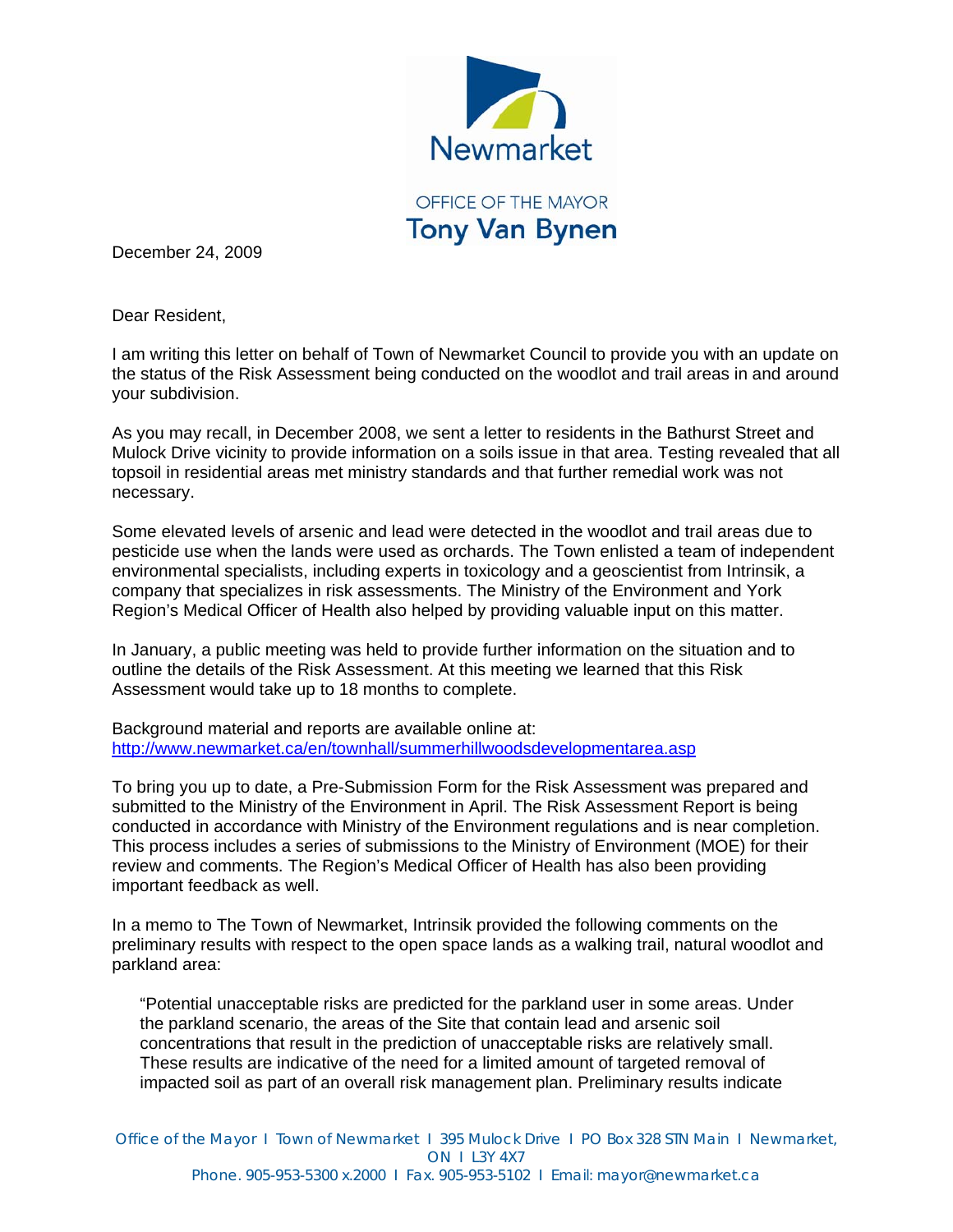

that the extent of soil removal would be small enough to ensure that the woodlots remain undisturbed."

Following the completion of the Risk Assessment, details of the risk management plan and the areas requiring limited soil removal will be determined. The exact location of any soil removal activities cannot be determined at this time, however, it is anticipated that it will not significantly impact the mature forest.

We are pleased with the preliminary results and we will continue to provide updates on the Risk Assessment process. Please see the attached for a chronology of work conducted to date.

If you have any questions, please call the Town of Newmarket at 905-895-5193. For more information on the Ministry of the Environment process and standards, please visit [www.ene.gov.on.ca](http://www.ene.gov.on.ca/) or visit the Town of Newmarket's website at [www.newmarket.ca.](http://www.newmarket.ca/)

The Town of Newmarket Council and Staff are committed to taking every precaution to ensure we have a safe and healthy community. We appreciate your patience during this process.

Sincerely,

Tony Un Ky

Tennis Ramoanan

Tony Van Bynen Dennis Ramsarran Dennis Ramsarran Mayor Ward 6 Councillor